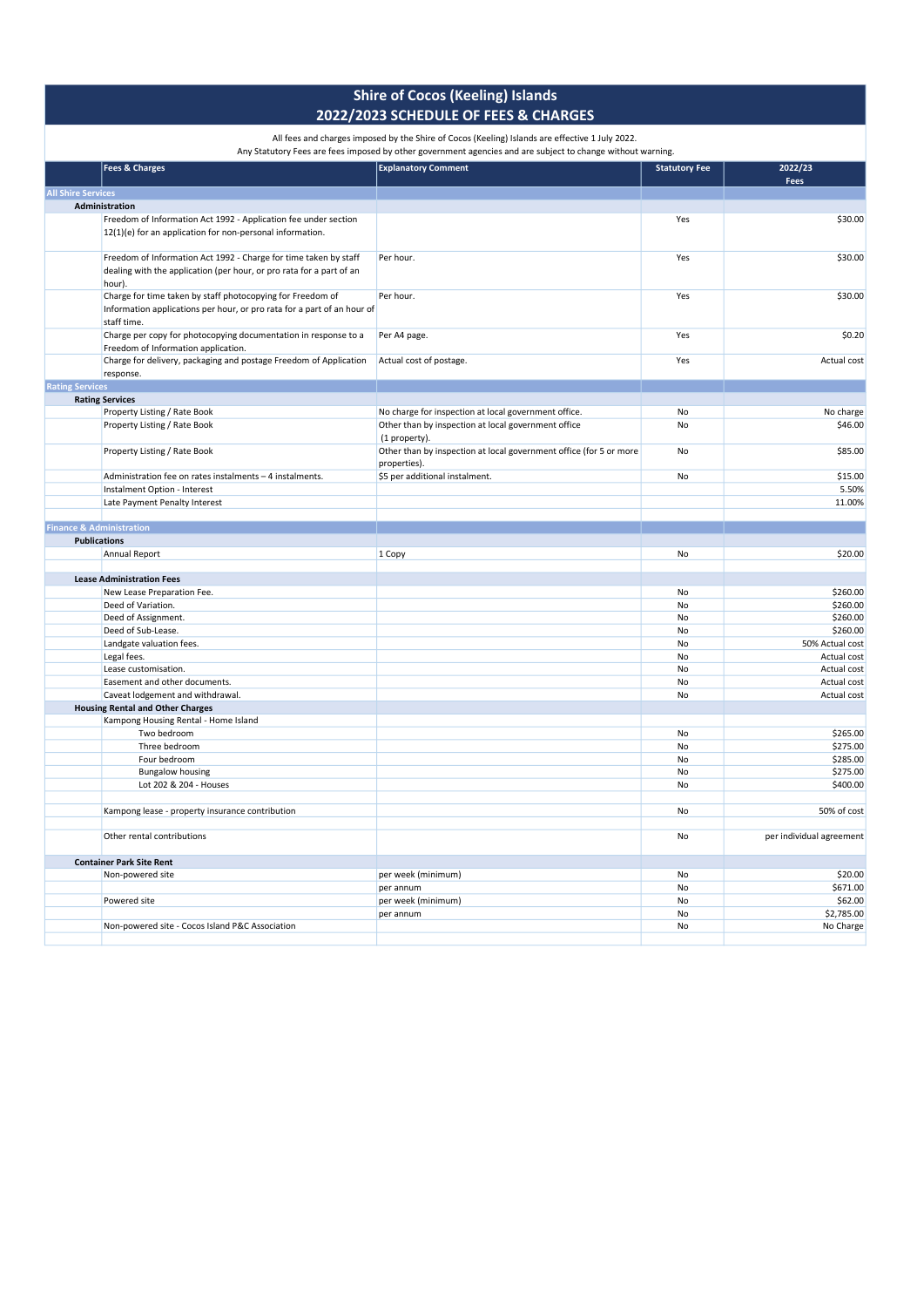All fees and charges imposed by the Shire of Cocos (Keeling) Islands are effective 1 July 2022.

| <b>Fees &amp; Charges</b>                                                                                         | <b>Explanatory Comment</b>  | <b>Statutory Fee</b> | 2022/23       |
|-------------------------------------------------------------------------------------------------------------------|-----------------------------|----------------------|---------------|
|                                                                                                                   |                             |                      | Fees          |
| <b>Private works</b>                                                                                              |                             |                      |               |
| Major Private Works.                                                                                              |                             | No                   | to be quoted  |
| <b>Sand and Coral</b>                                                                                             |                             |                      |               |
| Sand - delivered to West Island                                                                                   | Per m3                      | No                   | \$140.00      |
| Sand - delivered to Home Island                                                                                   | Per m3                      | No                   | \$106.00      |
| Coral - delivered to West Island                                                                                  | Per m3                      | No                   | \$161.00      |
| Minimum charge 1 m3                                                                                               |                             |                      |               |
| <b>Excavation Permit - Road Crossing</b>                                                                          |                             |                      |               |
| Reinstatement of road                                                                                             | Bitumen - \$/m2             | No                   | \$292.00      |
|                                                                                                                   | Paving - \$/m2              | No                   | \$340.00      |
|                                                                                                                   | Gravel - \$/m2              | No                   | \$91.00       |
| <b>Labour Charge</b>                                                                                              |                             |                      |               |
| General Labourer                                                                                                  | Per hour                    | No                   | \$66.00       |
| Mechanic                                                                                                          | Per hour                    | No                   | \$97.00       |
| Carpenter                                                                                                         | Per hour                    | No                   | \$77.00       |
| Plumber                                                                                                           | Per hour - Home Island Only | No                   | \$77.00       |
| Coxswain                                                                                                          | Per hour                    | No                   | \$97.00       |
| * Above rates are for ordinary hours only during week days. Time outside of these hours will incur penalty rates. |                             |                      |               |
| <b>Professional Fees</b>                                                                                          |                             |                      |               |
| Professional Advice (Expert Witness Statement, Reports etc.),                                                     |                             |                      |               |
| Private Works Management Consulting or works coordination.                                                        |                             |                      |               |
| Chief Executive Officer                                                                                           | Per hour                    | No                   | \$215.00      |
| Manager / Coordinator                                                                                             | Per hour                    | No                   | \$166.00      |
| Senior Administration / Technical Officer                                                                         | Per hour                    | No                   | \$86.00       |
| Officer                                                                                                           | Per hour                    | No                   | \$82.00       |
| <b>Translation Services</b>                                                                                       | Per hour                    | No                   | \$82.00       |
| * Above rates are for ordinary hours only during week days. Time outside of these hours will incur penalty rates. |                             |                      |               |
| Plant & equipment hire                                                                                            |                             |                      |               |
| Excavator - Komatsu PC220LC                                                                                       | Per hour with operator      | No                   | \$319.00      |
| Grader - Case876                                                                                                  | Per hour with operator      | No                   | \$259.00      |
| Loader - Home Island - Hyundai HL740                                                                              | Per hour with operator      | No                   | \$237.00      |
|                                                                                                                   |                             |                      | \$254.00      |
| Loader - West Island - Hyundai HL757                                                                              | Per hour with operator      | No<br>No             | \$206.00      |
| Tractor - large, includes attachments                                                                             | Per hour with operator      |                      |               |
| Chipper / Shredder                                                                                                | Per hour with operator      | No                   | \$210.00      |
| Skid Steer Loader                                                                                                 | Per hour with operator      | No                   | \$151.00      |
| Mini Excavator - 2.5T                                                                                             | Per hour with operator      | No                   | \$168.00      |
| Mini Excavator - 5T                                                                                               | Per hour with operator      | No                   | \$200.00      |
| Genie Work Platform - Home Island                                                                                 | Per hour with operator      | No                   | \$156.00      |
| Tipper - 10T                                                                                                      | Per hour with operator      | No                   | \$232.00      |
| Tipper - 5T                                                                                                       | Per hour with operator      | No                   | \$173.00      |
| * No Dry Hire of the above equipment available                                                                    |                             |                      |               |
| <b>Solar Lighting Towers</b>                                                                                      | Per day - Commercial use    | No                   | \$103.00      |
|                                                                                                                   | Per day - Community use     | No                   | \$31.00       |
| Portable Generator 3.5KVA                                                                                         | Per day - Commercial use    | No                   | $$103 + fuel$ |
|                                                                                                                   | Per day - Community use     | No                   | $$31 + fuel$  |
| Scaffolding                                                                                                       | Per day                     | No                   | \$77.00       |
| PA system                                                                                                         | Refundable Bond             | No                   | \$200.00      |
|                                                                                                                   |                             |                      |               |

\*\*\*\* Penalty rates apply outside of ordinary working hours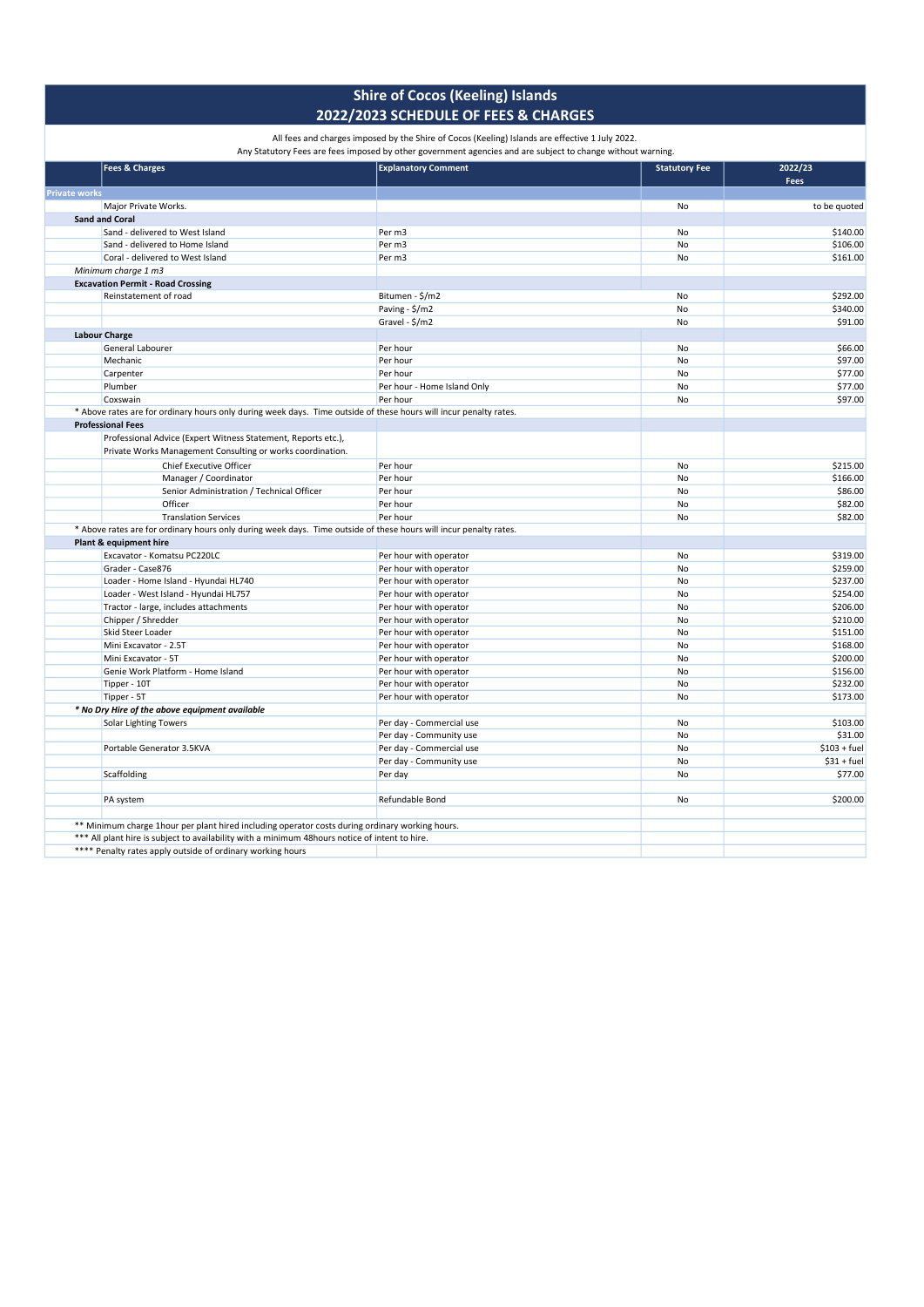|                             | All rees and charges imposed by the sime or Cocos (Reemig) islands are enective I July 2022.<br>Any Statutory Fees are fees imposed by other government agencies and are subject to change without warning. |                                                                                                                |                      |                               |  |
|-----------------------------|-------------------------------------------------------------------------------------------------------------------------------------------------------------------------------------------------------------|----------------------------------------------------------------------------------------------------------------|----------------------|-------------------------------|--|
|                             | <b>Fees &amp; Charges</b>                                                                                                                                                                                   | <b>Explanatory Comment</b>                                                                                     | <b>Statutory Fee</b> | 2022/23                       |  |
|                             |                                                                                                                                                                                                             |                                                                                                                |                      | Fees                          |  |
|                             | <b>Community Facilities, Recreation and Culture</b>                                                                                                                                                         |                                                                                                                |                      |                               |  |
|                             | <b>Community Hall Hire Fees &amp; Charges</b><br>Definitions:                                                                                                                                               |                                                                                                                |                      |                               |  |
|                             | Community - Any Not For Profit organisation, Charitable organisation, charitable event or community groups / sport clubs.                                                                                   |                                                                                                                |                      |                               |  |
|                             | Standard - Government Departments & Agencies, Business, commercial or individuals                                                                                                                           |                                                                                                                |                      |                               |  |
|                             | Functions - Parties, celebrations, high risk bookings, community functions e.g. quiz night. Bookings are a minimum of 2 hours                                                                               |                                                                                                                |                      |                               |  |
|                             | Commercial or Private hire                                                                                                                                                                                  | per hour (minimum 2 hours)                                                                                     | No                   | \$32.00                       |  |
|                             |                                                                                                                                                                                                             | Per day                                                                                                        | No                   | \$210.00                      |  |
|                             | Cocos Island Resident (non-commercial)                                                                                                                                                                      | Per day                                                                                                        | No                   | \$21.00                       |  |
|                             | Kitchen - Not for Profit Community Fundraisers                                                                                                                                                              |                                                                                                                | No                   | NIL                           |  |
|                             | <b>Cleaning Bond</b>                                                                                                                                                                                        | held on Cyclone Shelter - to be paid prior to hire and refunded on<br>inspection for satisfactory cleanliness. | No                   | \$200.00                      |  |
|                             | Bond hold - additional cleaning per staff member per hour<br>Key bond                                                                                                                                       | Actual cost recovery<br>To be paid when key collected and reimbursed on return of key.                         | No<br>No             | \$40.00 - \$250.00<br>\$50.00 |  |
|                             | Itinerate Traders - Trading Activities on Thoroughfares, Public Places and Local Government Property                                                                                                        |                                                                                                                |                      |                               |  |
|                             | <b>Application Fee</b>                                                                                                                                                                                      | One off                                                                                                        | No                   | \$80.00                       |  |
|                             | Daily Permit fee                                                                                                                                                                                            | Per day                                                                                                        | No                   | \$10.00                       |  |
|                             | Weekly Permit fee                                                                                                                                                                                           | Per week                                                                                                       | No                   | \$50.00                       |  |
|                             | Monthly Permit fee                                                                                                                                                                                          | Per month                                                                                                      | No                   | \$120.00                      |  |
|                             | Annual Permit fee                                                                                                                                                                                           | Per Year                                                                                                       | No                   | \$250.00                      |  |
|                             | * Itinerate Traders Permit not required for vendors participating in a market day event organised by the Shire or the Community Resources Centre                                                            |                                                                                                                |                      |                               |  |
|                             | to encourage activation and participation at these events.                                                                                                                                                  |                                                                                                                |                      |                               |  |
|                             | Gym Fees - Home Island                                                                                                                                                                                      |                                                                                                                |                      |                               |  |
|                             | Annual Membership fee                                                                                                                                                                                       | Per Year                                                                                                       | No                   | \$80.00                       |  |
|                             |                                                                                                                                                                                                             |                                                                                                                |                      |                               |  |
|                             | Camping Fees - Scout Park & Direction Island only. Refer Camping Policy CPC7.                                                                                                                               |                                                                                                                |                      |                               |  |
|                             | Adult                                                                                                                                                                                                       | Per night, payable at time of booking                                                                          | No                   | \$15.00                       |  |
|                             | Child                                                                                                                                                                                                       | Per night, payable at time of booking                                                                          | No                   | \$5.00                        |  |
|                             | Adult                                                                                                                                                                                                       | Per Year - annual fee                                                                                          | No                   | \$100.00                      |  |
|                             | Child                                                                                                                                                                                                       | Per Year - annual fee                                                                                          | No                   | \$25.00                       |  |
|                             |                                                                                                                                                                                                             |                                                                                                                |                      |                               |  |
|                             | Refund Admin charge                                                                                                                                                                                         | % of total booking fee                                                                                         | No                   | 25%                           |  |
|                             | no refund for bookings cancelled one month or less before camping dates.                                                                                                                                    |                                                                                                                |                      |                               |  |
|                             | * Maximum 14 days consecutive camping allowed, maximum 21 days in any three month period.                                                                                                                   |                                                                                                                |                      |                               |  |
|                             | Impounding Fee - camping equipment                                                                                                                                                                          |                                                                                                                | No                   | \$100.00                      |  |
|                             |                                                                                                                                                                                                             |                                                                                                                |                      |                               |  |
|                             | Port Fees - Cocos (Keeling) Islands Marine Traffic and Harbour Facilities Determination 2015                                                                                                                |                                                                                                                |                      |                               |  |
|                             | Port Anchorage - Private Vessels                                                                                                                                                                            | per day                                                                                                        | Yes                  | \$10.00                       |  |
|                             |                                                                                                                                                                                                             | per week                                                                                                       | Yes                  | \$50.00                       |  |
|                             | Private vessels in excess of 150 GRT will require pilotage.                                                                                                                                                 |                                                                                                                |                      |                               |  |
| <b>Animal Control</b>       |                                                                                                                                                                                                             |                                                                                                                |                      |                               |  |
| Cats                        |                                                                                                                                                                                                             |                                                                                                                |                      |                               |  |
|                             | The Cat Act 2011 requires all cats over the age of six (6) months to be sterilised, microchipped and registered.                                                                                            |                                                                                                                |                      |                               |  |
|                             | Registration fees: Cat - One year.                                                                                                                                                                          | For one year only. Valid to 31st October each year.                                                            | Yes                  | 20.00                         |  |
|                             |                                                                                                                                                                                                             |                                                                                                                |                      |                               |  |
|                             | Registration fees: Less than 6 months - Half Fee                                                                                                                                                            | After 31st May each year                                                                                       | Yes                  | 10.00                         |  |
|                             | Registration fees: Cat - Three years.                                                                                                                                                                       | For three years.                                                                                               | Yes                  | 42.50                         |  |
|                             | Registration fees: Cat - Life.                                                                                                                                                                              | For the life of the animal.                                                                                    | Yes                  | 100.00                        |  |
|                             | Registration fees: Cat - Concessions                                                                                                                                                                        | Pensioner Concession Card holders                                                                              | Yes                  | 50% of registration fee       |  |
|                             |                                                                                                                                                                                                             |                                                                                                                |                      |                               |  |
|                             | Cat sterilisation & microchipping<br>Cat surrender/disposal fee.                                                                                                                                            | Vet visit to Cocos Islands                                                                                     | No                   | Actual cost                   |  |
| <b>Environmental Health</b> |                                                                                                                                                                                                             | Per animal.                                                                                                    | No                   | Actual cost                   |  |
|                             | <b>Food Business</b>                                                                                                                                                                                        |                                                                                                                |                      |                               |  |
|                             | Food Act Registration - Application Fee                                                                                                                                                                     | One Off Fee upon application                                                                                   | Yes                  | \$75.00                       |  |
|                             | Food Act Registration Fee                                                                                                                                                                                   | Annual Fee                                                                                                     | Yes                  | \$150.00                      |  |
|                             | <b>Home Business</b>                                                                                                                                                                                        |                                                                                                                |                      |                               |  |
|                             | Initial application for approval of a home occupation where the                                                                                                                                             | One Off Fee upon application                                                                                   | Yes                  | \$100.00                      |  |
|                             | home occupation has not commenced                                                                                                                                                                           |                                                                                                                |                      |                               |  |
|                             | Application for the renewal of an approval of a home occupation                                                                                                                                             | Annual Fee                                                                                                     | Yes                  | \$73.00                       |  |
|                             | where the application is made before the approval expires                                                                                                                                                   |                                                                                                                |                      |                               |  |
|                             | <b>Offensive Trades (set by Health Regulation)</b>                                                                                                                                                          |                                                                                                                |                      |                               |  |
|                             | Laundries, Dry-cleaning establishments.                                                                                                                                                                     |                                                                                                                | Yes                  | 147.00                        |  |
|                             | Poultry Farming.                                                                                                                                                                                            |                                                                                                                | Yes                  | 298.00                        |  |
|                             | Fish Processing establishments in which whole fish are cleaned and                                                                                                                                          |                                                                                                                | Yes                  | 298.00                        |  |
|                             | prepared.                                                                                                                                                                                                   |                                                                                                                |                      |                               |  |
|                             | Shellfish & Crustacean processing est.                                                                                                                                                                      |                                                                                                                | Yes                  | 298.00                        |  |
|                             | Any other Offensive Trade as specified in the Health Regulation.                                                                                                                                            |                                                                                                                | Yes                  | 298.00                        |  |
|                             |                                                                                                                                                                                                             |                                                                                                                |                      |                               |  |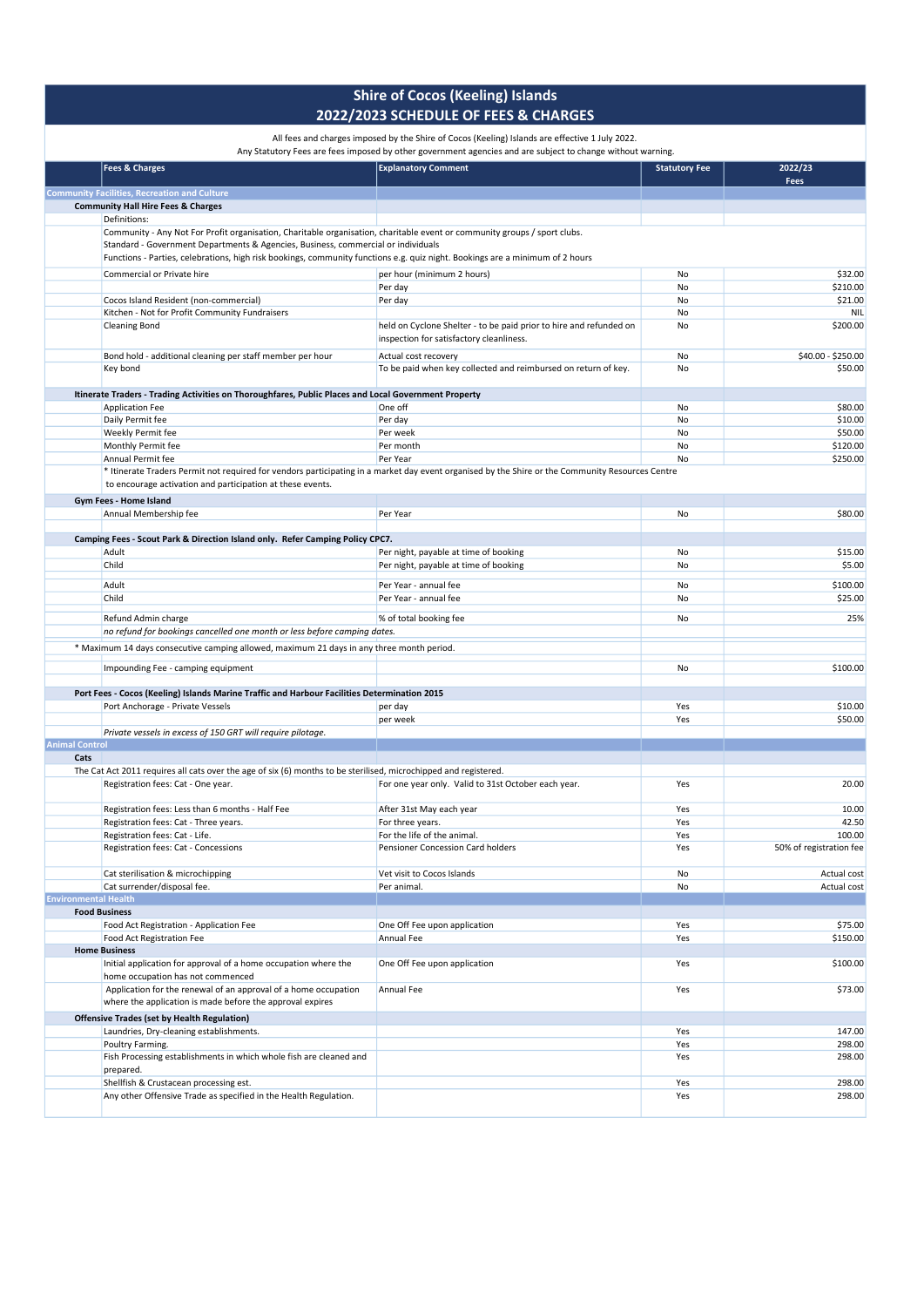|                         | <b>Fees &amp; Charges</b>                                                                                                                                             | Any Statutory Fees are fees imposed by other government agencies and are subject to change without warning.<br><b>Explanatory Comment</b>                     | <b>Statutory Fee</b> | 2022/23                                                                           |
|-------------------------|-----------------------------------------------------------------------------------------------------------------------------------------------------------------------|---------------------------------------------------------------------------------------------------------------------------------------------------------------|----------------------|-----------------------------------------------------------------------------------|
|                         |                                                                                                                                                                       |                                                                                                                                                               |                      | Fees                                                                              |
| <b>Waste Management</b> |                                                                                                                                                                       |                                                                                                                                                               |                      |                                                                                   |
|                         | Rubbish & Recycling - Annual Service Charges                                                                                                                          |                                                                                                                                                               |                      |                                                                                   |
|                         | Domestic                                                                                                                                                              | Per 240L waste bin - collected up to twice per week                                                                                                           | No                   | \$373.00                                                                          |
|                         | Commercial                                                                                                                                                            | per bin.<br>Minimum annual charge for any shop, storage area, other<br>premises used partially or wholly in the conduct of business or<br>trade.              | No                   | \$373.00                                                                          |
|                         | Additional Bins - Waste 240 litre                                                                                                                                     | Annual Fee per extra bin.                                                                                                                                     | No                   | \$270.00                                                                          |
|                         | Additional Bins - Waste 120 litre                                                                                                                                     | Annual Fee per extra bin.                                                                                                                                     | No                   | \$173.00                                                                          |
|                         |                                                                                                                                                                       |                                                                                                                                                               |                      |                                                                                   |
|                         | * additional bin fee also applies for replacement bin where vandalism or intentional damage caused.                                                                   |                                                                                                                                                               |                      |                                                                                   |
|                         | <b>Transfer Station Fees</b>                                                                                                                                          |                                                                                                                                                               |                      |                                                                                   |
|                         | <b>General Household Waste</b>                                                                                                                                        |                                                                                                                                                               | No                   | <b>NIL</b>                                                                        |
|                         | Demolition & construction waste                                                                                                                                       | per m3                                                                                                                                                        | No                   | \$470.00                                                                          |
|                         | The Shire is not currently accepting any asbestos containing materials. All asbestos containing materials must be appropriately shipped off island at owners expense. |                                                                                                                                                               |                      |                                                                                   |
|                         | <b>Vehicle and Machinery Disposal</b>                                                                                                                                 |                                                                                                                                                               |                      |                                                                                   |
|                         | 2 wheeled motorbike                                                                                                                                                   |                                                                                                                                                               | No                   | \$235.00                                                                          |
|                         | Quadbikes / Buggies                                                                                                                                                   |                                                                                                                                                               | No                   | \$470.00                                                                          |
|                         | Vehicles < 2 tonnes                                                                                                                                                   |                                                                                                                                                               | No                   | \$940.00                                                                          |
|                         | Vehicles > 2 tonne, < 5 tonne                                                                                                                                         |                                                                                                                                                               | No                   | \$1,410.00                                                                        |
|                         | Vehicles > 5 tonne                                                                                                                                                    |                                                                                                                                                               | No                   | \$1,880.00                                                                        |
|                         | * Accepted only at the discretion of the CEO                                                                                                                          |                                                                                                                                                               |                      |                                                                                   |
|                         | To be accepted all glass, tyres, batteries must be removed and oil drained.                                                                                           |                                                                                                                                                               |                      |                                                                                   |
|                         |                                                                                                                                                                       |                                                                                                                                                               |                      |                                                                                   |
|                         | <b>Planning and Building Fees</b>                                                                                                                                     |                                                                                                                                                               |                      |                                                                                   |
|                         | Administration<br><b>Planning and Development Regulations 2009</b>                                                                                                    |                                                                                                                                                               |                      |                                                                                   |
|                         | Zoning Certificate - Application Fee for Zoning Certificate.                                                                                                          |                                                                                                                                                               |                      | \$73.00                                                                           |
|                         |                                                                                                                                                                       | Proforma advising of current zoning under Town Planning<br>Scheme and any changes to Scheme being considered by Council,<br>does not include site inspection. | Yes                  |                                                                                   |
|                         | Written advice - Application Fee for Written Planning Advice.                                                                                                         | Proforma advising of current zoning under Town Planning<br>Scheme and any changes to Scheme being considered by Council,<br>does not include site inspection. | Yes                  | \$73.00                                                                           |
|                         | Clause 61A Deemed to Comply Check.                                                                                                                                    | Applicable for Single houses, and extensions to, only.                                                                                                        | Yes                  | \$295.00                                                                          |
|                         | <b>Development Application</b>                                                                                                                                        |                                                                                                                                                               |                      |                                                                                   |
|                         | <b>Planning and Development Regulations 2009</b>                                                                                                                      |                                                                                                                                                               |                      |                                                                                   |
|                         | Development Cost <\$50,000.                                                                                                                                           | Penalty: The fee plus by way of penalty, twice that fee (=3x fee in<br>total).                                                                                | Yes                  | \$147.00                                                                          |
|                         | Development Cost \$50,000 - \$500,000.                                                                                                                                | Penalty: The fee plus by way of penalty, twice that fee (=3x fee in<br>total).                                                                                | Yes                  | 0.32% of estimated cost of<br>development                                         |
|                         | Development Cost \$500,000 - \$2,500,000.                                                                                                                             | Penalty: The fee plus by way of penalty, twice that fee (=3x fee in<br>total).                                                                                | Yes                  | \$1,700 + 0.257% for every \$1 in<br>excess of \$500,000                          |
|                         | Development Cost \$2,500,000 - \$5,000,000.                                                                                                                           | Penalty: The fee plus by way of penalty, twice that fee (=3x fee in<br>total).                                                                                | Yes                  | \$7,161 + 0.206% for every \$1 in<br>excess of \$2.5 million                      |
|                         | Development Cost \$5,000,000 - \$21,500,000.                                                                                                                          | Penalty: The fee plus by way of penalty, twice that fee (=3x fee in<br>total).                                                                                | Yes                  | \$12.633 + 0.123% for every<br>\$1 in excess of \$5 million                       |
|                         | Development Cost >\$21,500,000.                                                                                                                                       | Penalty: The fee plus by way of penalty, twice that fee (=3x fee in<br>total).                                                                                | Yes                  | \$34,196.00                                                                       |
|                         | Amendment or Renewal of an Approved Development Application                                                                                                           | Amendments to and renewals of previously assessed and<br>approved Development Application.                                                                    | Yes                  | \$295.00                                                                          |
|                         | Change of Use/Continuation of Non-Conforming Use.                                                                                                                     | Determining a development application<br>(other than for an extractive industry)<br>where the development has already commenced or<br>been carried out.       | Yes                  | Penalty: The fee plus by way of<br>penalty, twice that fee (=3x fee in<br>total). |
|                         | <b>Scheme Amendments</b>                                                                                                                                              |                                                                                                                                                               |                      |                                                                                   |
|                         | Complex amendments.                                                                                                                                                   | Fees calculated & applied in accordance with Part 7 of the<br>Planning & Development Regulations 2009.                                                        | Yes                  | Actual cost                                                                       |
|                         | Standard amendments.                                                                                                                                                  | Fees calculated & applied in accordance with Part 7 of the<br>Planning & Development Regulations 2009.                                                        | Yes                  | Actual cost                                                                       |
|                         | Basic amendments.                                                                                                                                                     | Fees calculated & applied in accordance with Part 7 of the<br>Planning & Development Regulations 2009.                                                        | Yes                  | Actual cost                                                                       |
|                         | <b>Structure Plans</b>                                                                                                                                                |                                                                                                                                                               |                      |                                                                                   |
|                         | New Local Structure Plan.                                                                                                                                             | Fees calculated & applied in accordance with Part 7 of the<br>Planning & Development Regulations 2009.                                                        | Yes                  | Actual cost                                                                       |
|                         | Amendment to Local Structure Plan.                                                                                                                                    | Fees calculated & applied in accordance with Part 7 of the<br>Planning & Development Regulations 2009.                                                        | Yes                  | Actual cost                                                                       |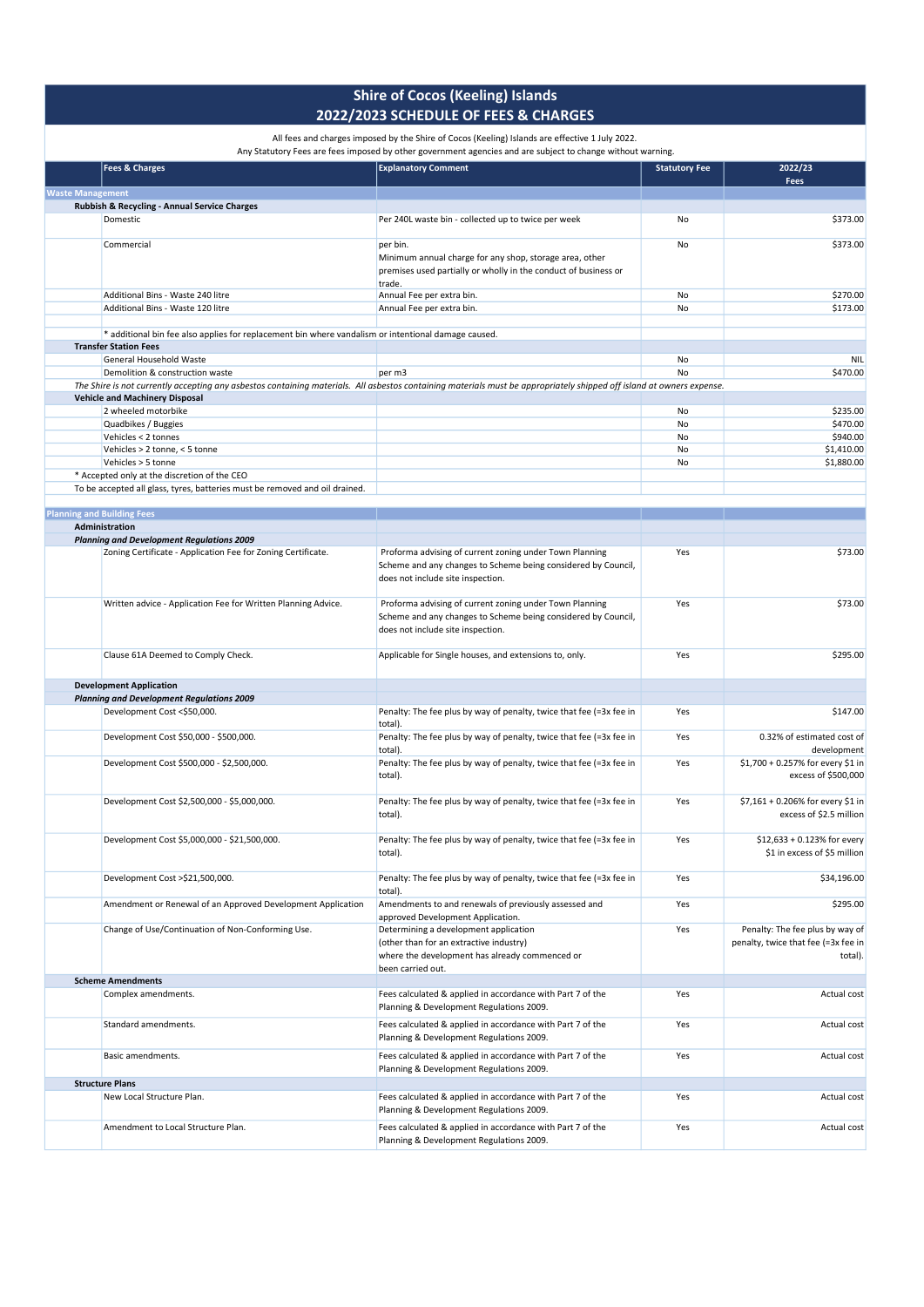|  | Any Statutory Fees are fees imposed by other government agencies and are subject to change without warni |  |
|--|----------------------------------------------------------------------------------------------------------|--|

|                 | Any Statutory Fees are fees imposed by other government agencies and are subject to change without warning. |                                                                                                |                      |                                                               |  |
|-----------------|-------------------------------------------------------------------------------------------------------------|------------------------------------------------------------------------------------------------|----------------------|---------------------------------------------------------------|--|
|                 | <b>Fees &amp; Charges</b>                                                                                   | <b>Explanatory Comment</b>                                                                     | <b>Statutory Fee</b> | 2022/23<br><b>Fees</b>                                        |  |
| <b>Building</b> |                                                                                                             |                                                                                                |                      |                                                               |  |
|                 | <b>Satellite Dish</b>                                                                                       |                                                                                                |                      |                                                               |  |
|                 | Satellite Dish Application                                                                                  | $1m3$ or less                                                                                  | No                   | \$50.00                                                       |  |
|                 |                                                                                                             | Greater than 1m <sup>3</sup>                                                                   | Yes                  | As per statutory Building Permit<br>fees                      |  |
|                 | <b>Pool Inspections</b>                                                                                     |                                                                                                |                      |                                                               |  |
|                 | Inspection of pool enclosures                                                                               | per Building Act Regulation 53                                                                 | Yes                  | \$58.45                                                       |  |
|                 | Additional inspections or other non-mandatory inspections.                                                  | Each.                                                                                          | No                   | Actual cost                                                   |  |
|                 | Provision of an inspection certificate for a swimming pool barrier.                                         | r28 - Inspection Certificate to contain information identified in                              | No                   | Actual cost                                                   |  |
|                 |                                                                                                             | r29.                                                                                           |                      |                                                               |  |
|                 | <b>Building General</b>                                                                                     |                                                                                                |                      |                                                               |  |
|                 | Application to vary a component/s of an already approved Building<br>Permit.                                | Based on the change in contract value, but not less than fee listed.                           | No                   | 108.00                                                        |  |
|                 | Building Services Levy (applicable on above applications).                                                  | 0.137% where construction value >\$45K or \$61.65min.                                          | Yes                  | 0.137% or \$61.65min                                          |  |
|                 | <b>BSL Commission</b>                                                                                       | Administration fee retained by Shire of Cocos (Keeling) Islands for<br>collection of BSL Levy. | Yes                  | 5.00                                                          |  |
|                 | <b>Building Record Search</b>                                                                               |                                                                                                |                      |                                                               |  |
|                 | Building Search Fee (Payable on all requests at time of request).                                           | (s129, s131 Act) - Fee plus copying charges.                                                   | No                   | \$40.00 + copying charges                                     |  |
|                 | Copies of Commercial Plans - A4 to A0.                                                                      | Per set.                                                                                       | No                   | 39.00                                                         |  |
|                 | Copies of Residential Plans - A4 to A3.                                                                     | Per set.                                                                                       | No                   | 17.80                                                         |  |
|                 | Copies of Plans - Larger than A3.                                                                           | Single copy.                                                                                   | No                   | 12.60                                                         |  |
|                 | Copies of Plans - A4 to A3.                                                                                 | Single copy.                                                                                   | No                   | 6.80                                                          |  |
|                 | <b>Building Permit Fees (Building Act 2011)</b>                                                             |                                                                                                |                      |                                                               |  |
|                 | Extension of time during which a building permit has affect.                                                | As per s32(3)f of the Building Act 2011.                                                       | Yes                  | 110.00                                                        |  |
|                 | Un-Certified Building Permit.                                                                               | 0.32% of estimated building works value but not less than<br>\$110.00.                         | Yes                  | 0.32% or 110.00                                               |  |
|                 | Certified Building Permit Class 1 & 10.                                                                     | 0.19% of estimated building works value but not less than<br>\$110.00.                         | Yes                  | 0.19% or 110.00                                               |  |
|                 | Certified Building Permit Class 2 to 9.                                                                     | 0.09% of estimated building works value but not less than<br>\$110.00.                         | Yes                  | 0.09% or 110.00                                               |  |
|                 | Building Services Levy (applicable on above applications).                                                  | 0.137% where construction value >\$45K or \$61.65min.                                          | Yes                  | 0.137% or \$61.65min                                          |  |
|                 | BSL Commission (on the above applications).                                                                 | Administration fee retained by Shire of Cocos (Keeling) Islands for<br>collection of BSL Levy. | Yes                  | 5.00                                                          |  |
|                 | Application for approval of battery powered smoke alarms.                                                   |                                                                                                | Yes                  | 179.40                                                        |  |
|                 | <b>Demolition Licences - (Building Act 2011)</b>                                                            |                                                                                                |                      |                                                               |  |
|                 | Extension of time during which a demolition permit has affect.                                              | As per s32(3)f of the Building Act 2011.                                                       | Yes                  | 110.00                                                        |  |
|                 | Demolition Permit Class 1 & 10.                                                                             | Flat rate.                                                                                     | Yes                  | 110.00                                                        |  |
|                 | Demolition Permit Class 2 to 9.                                                                             | \$110.00 for each storey of the building.                                                      | Yes                  | \$110.00 per storey                                           |  |
|                 | Building Services Levy (BSL) (applicable on the above applications).                                        | Building Services (Complaint Resolution & Administration)<br>Regulations 2011. r12.            | Yes                  | 0.137% or \$61.65minimum                                      |  |
|                 | <b>BSL Commission.</b>                                                                                      | Administration fee retained by Shire of Cocos (Keeling) Islands for<br>collection of BSL Levy. | Yes                  | 5.00                                                          |  |
|                 | <b>Building Approval Certificate - BAC (Building Act 2011)</b>                                              |                                                                                                |                      |                                                               |  |
|                 | Building Approval Certificate for Unauthorised Works (s51(3)).                                              | 0.38% of construction value but not less than \$110.00.                                        | Yes                  | 0.38% or \$110.00                                             |  |
|                 | Building Services Levy for unauthorised work (s51).                                                         | 0.274% where construction value >\$45k or \$123.30 minimum.                                    | Yes                  | 0.274% where construction value<br>>\$45k or \$123.30 minimum |  |
|                 | <b>BSL Commission.</b>                                                                                      | Administration fee retained by Shire of Cocos (Keeling) Islands for<br>collection of BSL Levy. | Yes                  | 5.00                                                          |  |
|                 | Building Approval Certificate for an existing building (no work has<br>commenced or been done).             | (s52(2).                                                                                       | Yes                  | 110.00                                                        |  |
|                 | Building Services Levy (BSL) (applicable on the above application).                                         |                                                                                                | Yes                  | 61.65                                                         |  |
|                 | <b>BSL Commission.</b>                                                                                      | Administration fee retained by Shire of Cocos (Keeling) Islands for<br>collection of BSL Levy. | Yes                  | 5.00                                                          |  |